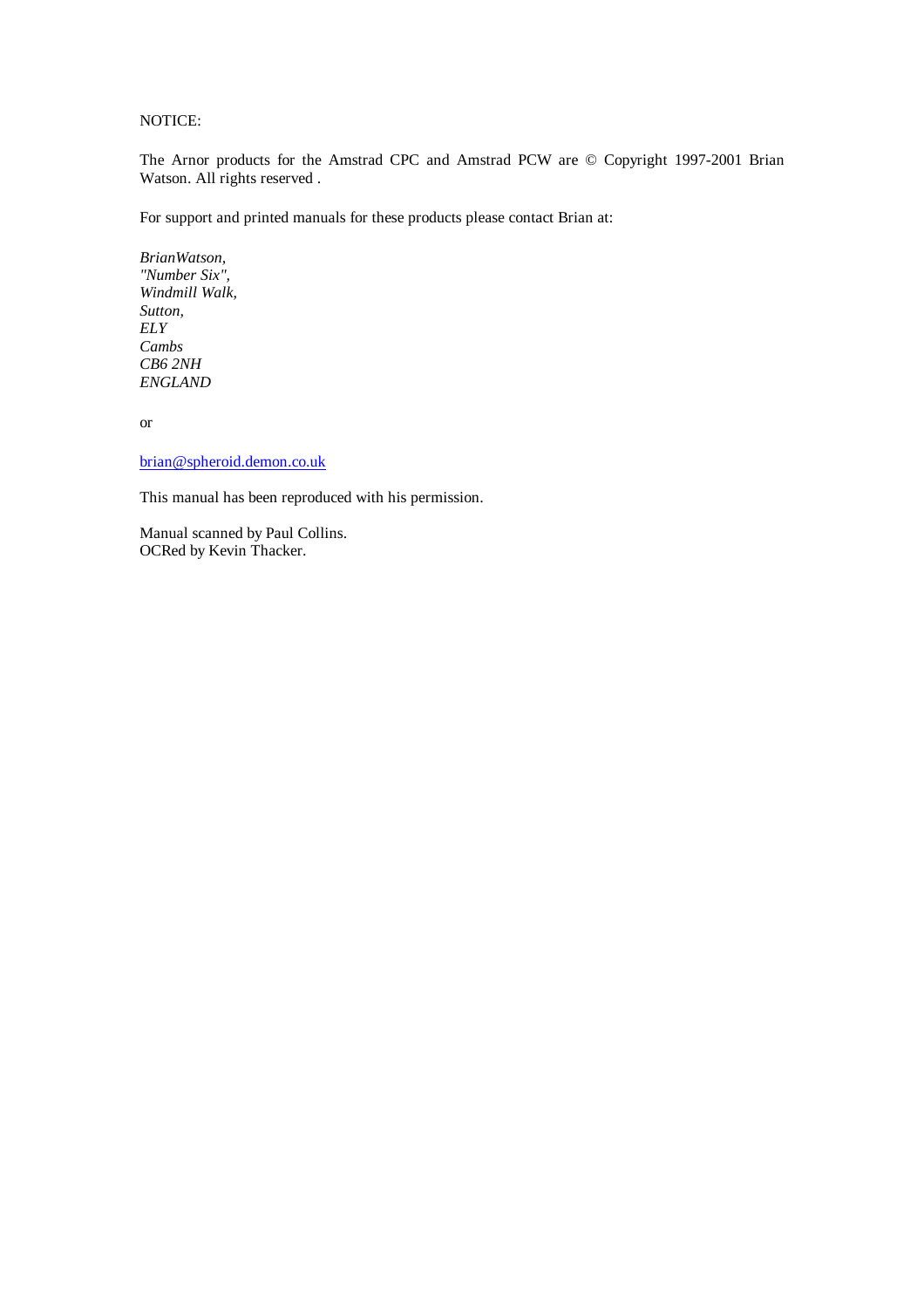# **MAXAM 1½ SUPPLEMENTARY DOCUMENTATION**

### Introduction

MAXAM 1½ has been designed primarily to be used in conjunction with Protext, and is a complete replacement for Maxam. The original Maxam text editor has been removed from the ROM to make room for the new features.

This supplementary documentation details all the new features. The original Maxam manual should be consulted for all other commands. Of course the section in the manual concerned with the editor and the editor menu should be disregarded when rising Maxam 1½.

The new features fall into three categories:

### **(i) New debugging facilities**

These include improved diagnostic information at breakpoints, the ability to use Protext and external commands whilst at a breakpoint, and various external commands to set register values, disassemble, and handle breakpoints.

### **(ii) Other external commands**

Several other external commands have been added, including LOAD and SAVE, MEM, ROMON, HELPR. The existing commands HELP and ROMOFF have been improved. DIF disassembles code to a file.

The most important of these, though, are the commands to assemble the Protext text directly (ASM and TASM).

### **(iii) New assembler directives**

A few extensions have been made to the assembler in the form of directives that can he used within a program. Most usefully, an option has been added to allow an assembly listing to be sent to a file.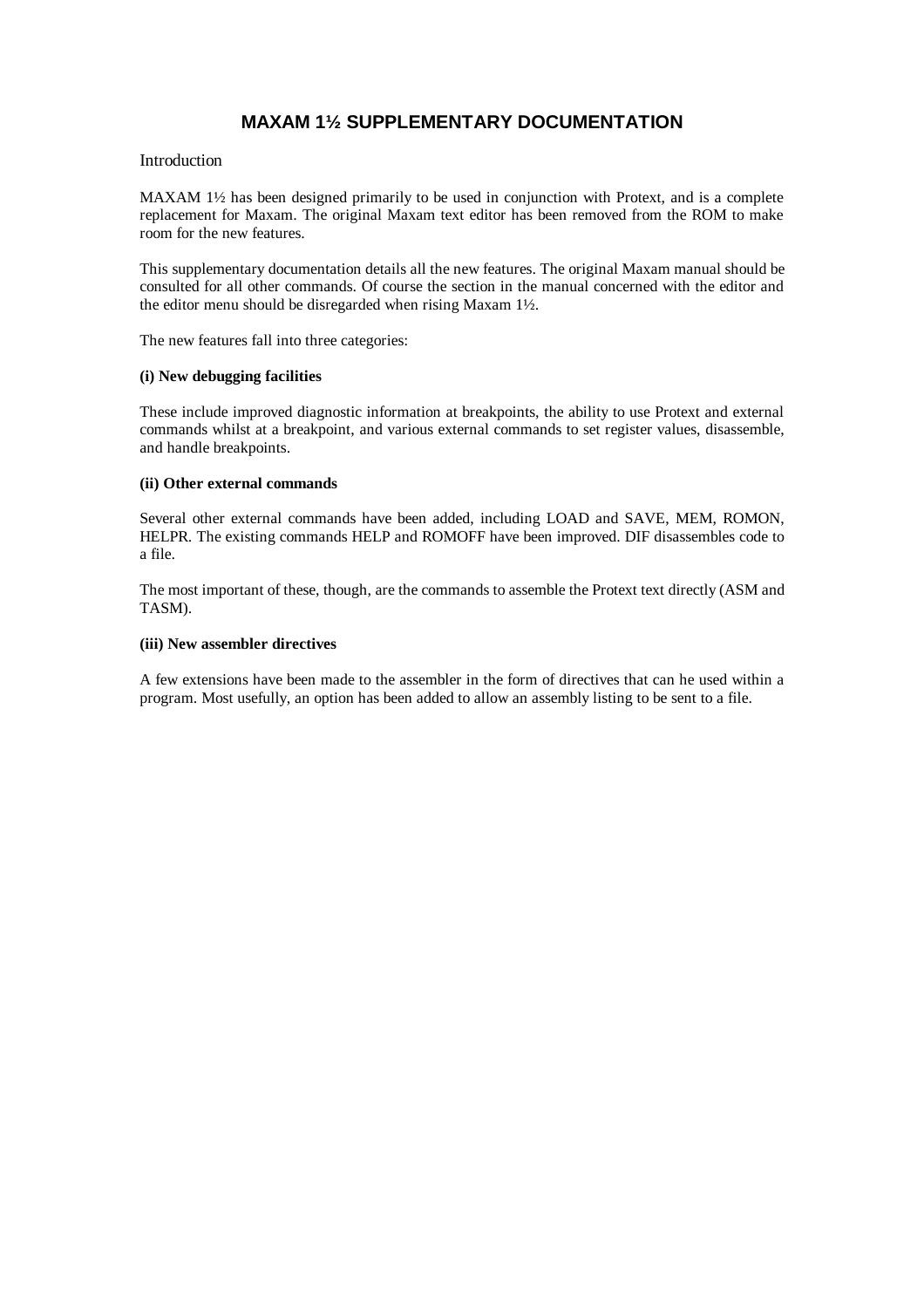## **How to use Maxam 1½**

#### **(a) Assembling from Basic.**

This still works as described in the Maxam manual. Note that Protext must be used in program mode. If an attempt is made to assemble a Protext document file, the assembler will give the error 'Bad file'. To ensure this simply load the file into Protest, change to program mode, and save it.

### **(b) Assembling from Protext. A suggested procedure**

Set HIMEM to a value low enough that there is room above it for the machine code, and high enough that there is enough room for the source code in Protext. HIMEM can be set from Protext using the MEM command (see below).

Enter and edit the program using Protext then use ASM to assemble the text. Don't forget to save it – Maxam 1½ cannot prevent the text being lost if the program crashes. Then use J and O to test it. Breakpoints can be assembled into the text using BRK, as described in the Maxam manual, or set after assembling using the new commands explained below.

When a breakpoint is reached after using a J or O command the registers and memory can be examined, and altered if necessary using the commands explained below. Changing the registers is often useful when a bug has been found, enabling the next part of the program to be tested without reassembling.

## **Assembling the Protext text**

### **ASM**

ASM will assemble the program in memory, in the same way that the menu option 'A' assembles the Maxam editor text. Simply type the command from Protext command mode.

## **TASM**

Test assemble. This will check the text for errors but will ignore undefined symbol errors.

This can save a lot of time when assembling a large program consisting of several source files. It is frustrating to assemble a large prograrn only to find a jump out of range or a typing error. After editing one of the source files use TASM first. ASM would undoubtedly give many undefined symbols, but TASM just lists all the errors that are, contained within the file.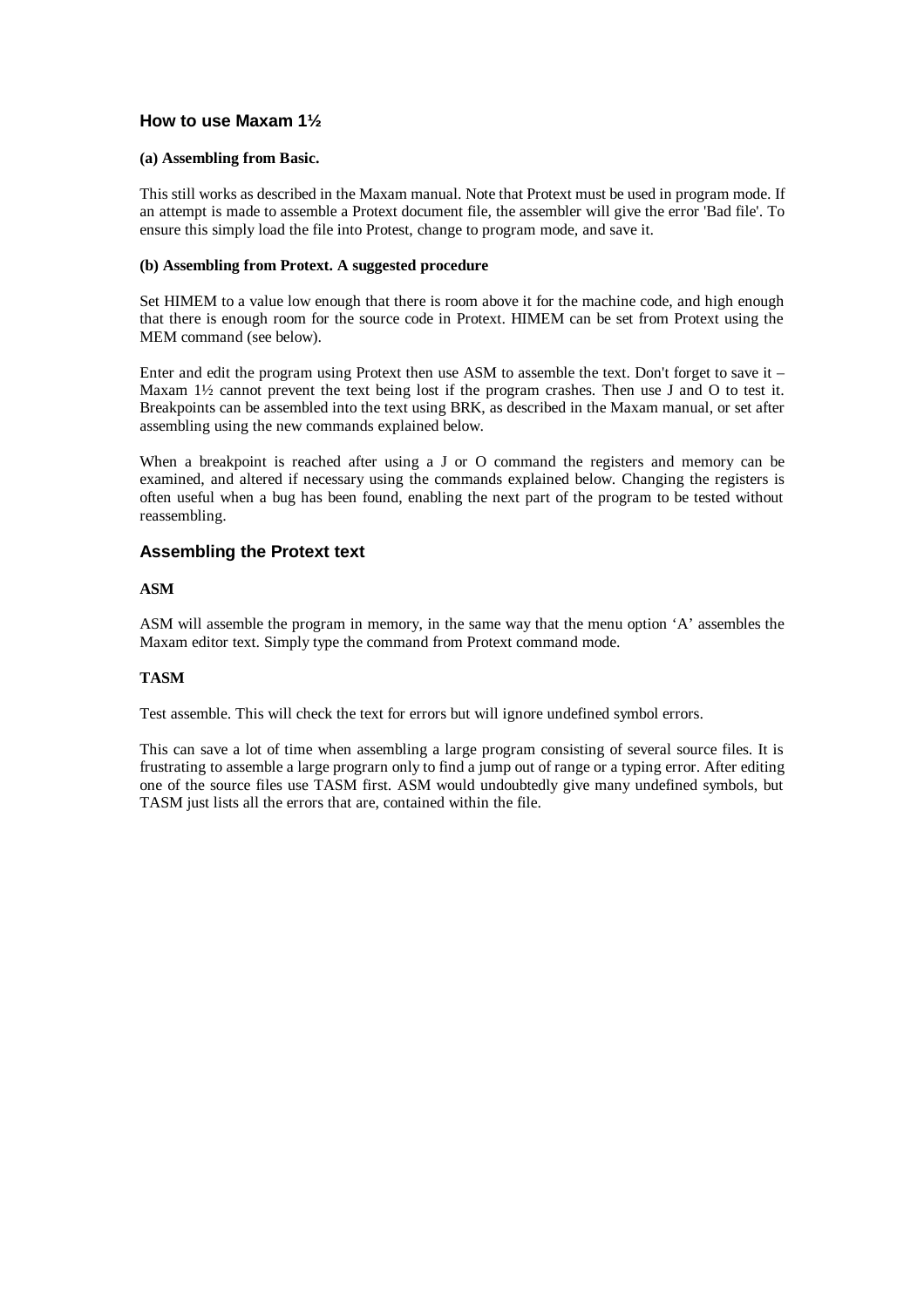O (resume) is used to resume from a breakpoint point. There is a very important difference between J and O. The command J should be used ONLY to start the execution of a program. It causes a return address to be put on the stack so that if the program reaches its final RET instruction it can return cleanly to Protext or Basic. The 0 command simply jumps to the code without affecting the stack. If J is used instead of O a problem will be caused if the program being debugged has changed the stack pointer since the last breakpoint. In this case the program's stack would become corrupt.

If O is used without a preceding J there will be no problem - it will act as if J was used.

Note: O may seem a strange choice of command but Maxam 1½ is designed to be used from Protext which has used up most single letter commands already.

### **A note about stacks and breakpoints**

Maxam  $1\frac{1}{2}$  keeps two stacks - one for its own use, the other for the user program. The user program's stack is stored in Maxam's private workspace and so is quite inviolate.

If a breakpoint is reached but neither J nor O was used to commence execution, the breakpoint information will be displayed but it will not be possible to enter commands. Instead pressing ESC will warm start Basic, any other key will resume execution. The reason for this is that Maxam 1½ does not know what is on the stack and has not switched to the user stack. This may occur if execution is started with CALL (either Basic or Utopia) or by an external command, or from the Maxam (V1) editor menu.

## **Miscellaneous commands**

- **DI** Disassemble memory (as menu option D)
- **DIF** Dissassemble memory to file
- **LI** List memory (as menu option L)
- **LIF** List memory to file

These four commands will prompt for the parameters if just the name is typed. Alternatively the parameters can he typed on the same line. The syntax is as follows:

- DI <start address> <end address>
- or DIF <filename> <start address> <end address>

The end address my be omitted, in which case the disassembly or list will continue to to the end of memory, or until ESC is pressed twice.

Example: to disassemble from &9000 to &90FF to a file "PROG.ASM"

DIF PROG.ASM &9000 &9OFF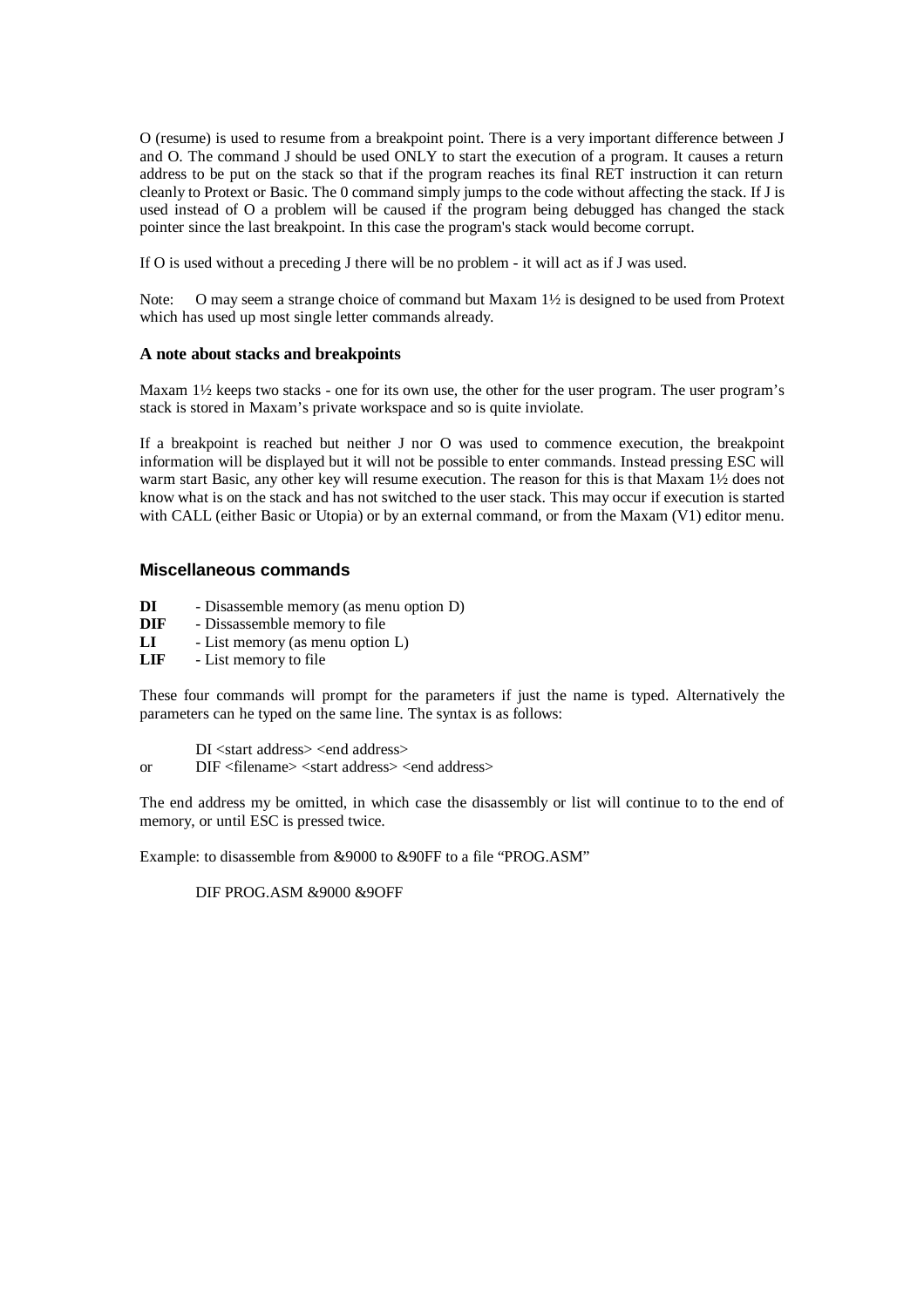## **Breakpoint commands**

Up to 8 breakpoints are allowed, plus one temporary breakpoint. The addresses are stored in a table until the J command is given, when the breakpoints are inserted into the text. The temporary breakpoint is used once only, and is cleared automatically when it is reached.

When a breakpoint is hit, it will not be inserted by the next J or 0 command because the code at that address needs to be replaced. It will however remain in the breakpoint table and be used subsequently. It should he noted that if it is required to step round a loop, either two breakpoints should be set, or a single permanent breakpoint assembled into the code.

| <b>BR</b>     | - Set breakpoint                                                                    |
|---------------|-------------------------------------------------------------------------------------|
| CB            | - Clear breakpoint                                                                  |
| TB            | - Set temporary breakpoint                                                          |
| DB            | - Display breakpoints                                                               |
| <b>CAB</b>    | - Clear all breakpoints                                                             |
| <b>WB</b>     | - Wait at breakpoint (waits for a key before showing registers)                     |
| QB            | - Quick breakpoints (cancels WB)                                                    |
| <b>BRKOFF</b> | - Disable breakpoints - This is useful to test a program without breakpoints if     |
|               | permanent breakpoints are present (i.e. assembled using the BRK instruction), or if |
|               | the breakpoints will still be needed.                                               |
| <b>BRKON</b>  | - Enable breakpoints - Cancels the effect of BRKOFF                                 |
|               |                                                                                     |

## **Debugging commands**

| J | Jump to code |
|---|--------------|
|   |              |

**O** Resume execution (go On)

These commands will jump either to the specified address, e.g.

## J &100

or, if no address is given to the current PC value. This can be checked by typing REGS or PC.

Any breakpoints that are set will be inserted (except at the current PC address, see below) unless breakpoints have been disabled with BRKOFF. If a breakpoint is hit, the screen will display the registers and the memory pointed to, as well as a disassembly of the next few instructions. It will then be possible to use any Maxam 1½ or Protext commands before using O to resume execution.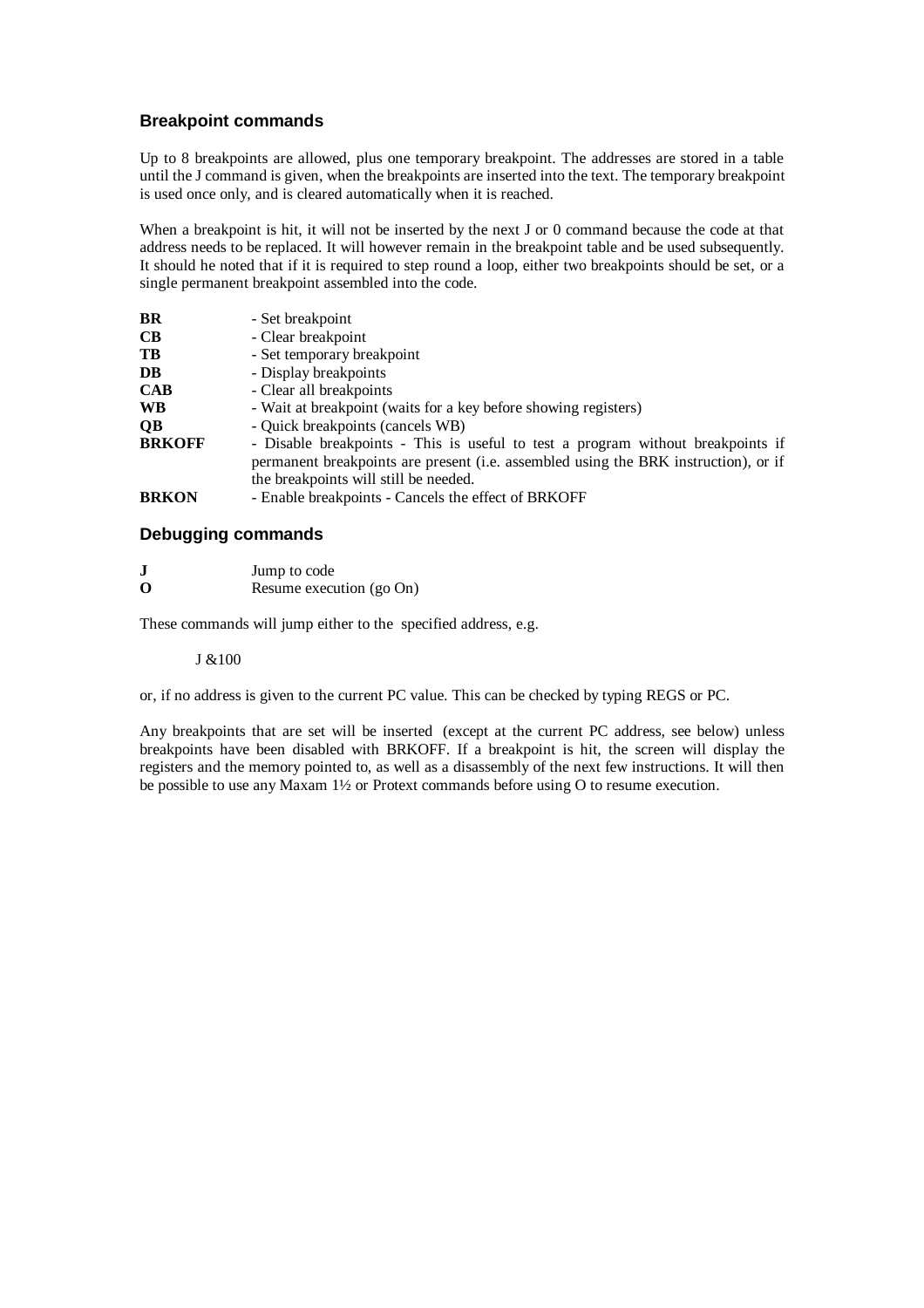## **New Assembler commands and directives**

### **LIST F < filename >**

The LIST drective has been extended to allow the assembly listing to be sent to a specified file. This is most useful in conjunction with NOLIST to obtain a file of error messages. Users of Promerge Plus can then load the source code and error files together, and swap back and forth with CTRL-Y.

| Example: | LIST F "prog.pm" |
|----------|------------------|
|          | <b>NOLIST</b>    |

Important note: due to the limitations of Amsdos it is not possible to use LIST F and WRITE together. If this is attempted the file opened first will be abandoned.

### **STR < list of strings >**

STR is similar to BYTE and TEXT with the option that it will only take a list of strings and the last character in each string has the top bit set. This is useful when printing a string character by character, as you then only need test if each character has its top bit set to know when you've reached the end of the string. The AMSDOS firmware stores command names in this way.

### **STOP**

The STOP command causes reading from the file containing the STOP directive to terminate and return to assemble the remainder of the program in memory. The END command would abort the assembly completely.

## **PRINT**

This command has been extended to allow variables to be included. To print the value of a variable in hexadecimal precede it with "\$" (decimal) or "&" (hex)

Example: PRINT "The code ends at &endprog and is is \$len bytes long".

### **Register commands**

|    | <b>REGS</b> Display registers | НL                      | Set HL        |
|----|-------------------------------|-------------------------|---------------|
| AA | Set A register                | $\mathbf{I} \mathbf{X}$ | Set IX        |
| AF | Set A and F                   | IY                      | <b>Set IY</b> |
| BС | Set BC                        | <b>PC</b>               | Set PC        |
| DE | Set DE                        | <b>SP</b>               | Set SP        |

With each of the commands to set registers type the command name followed by the value required.

| Examples: | AA 47                                       |
|-----------|---------------------------------------------|
|           | $ HL, \&$ ABCE (syntax required from BASIC) |